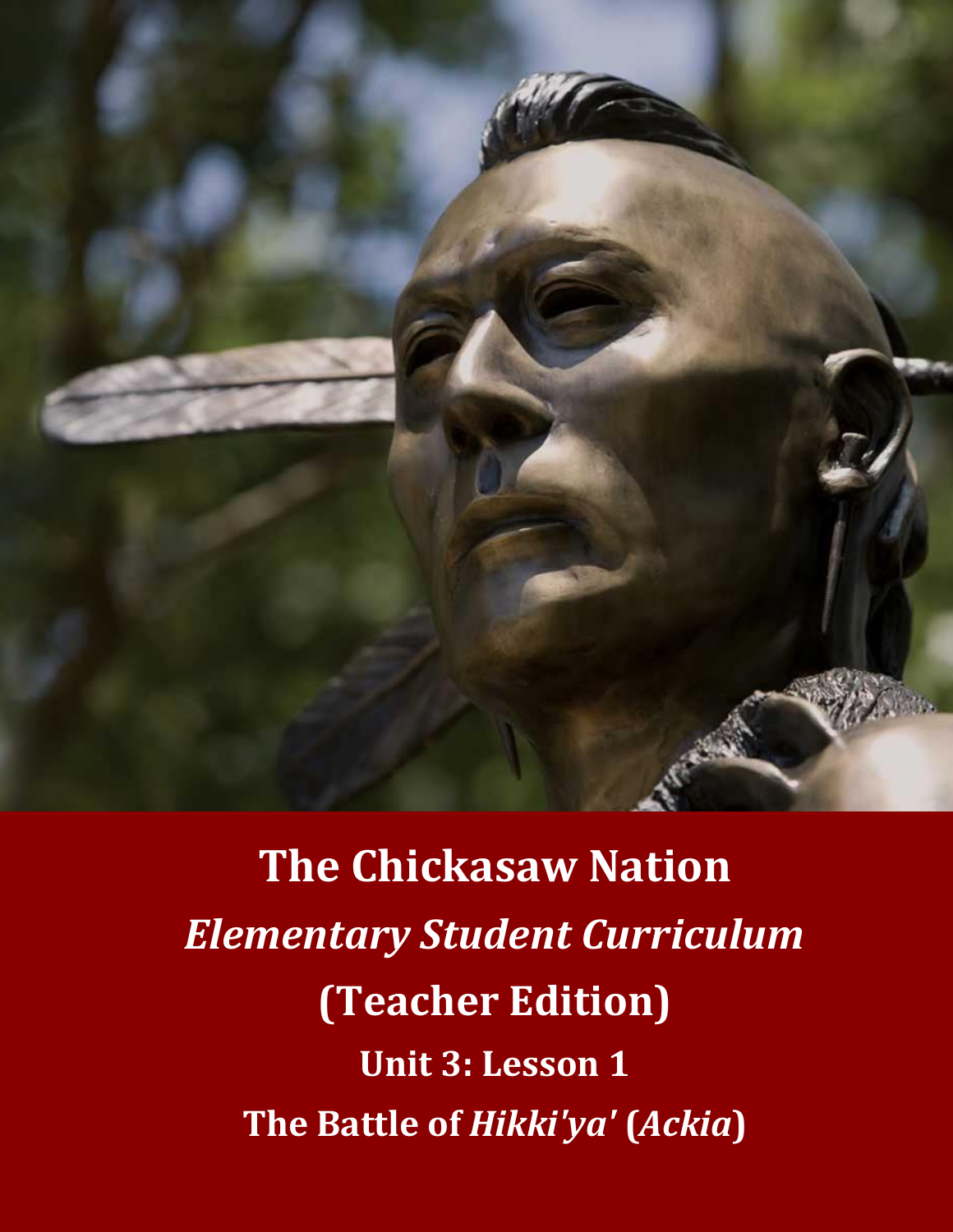# **Table of Contents**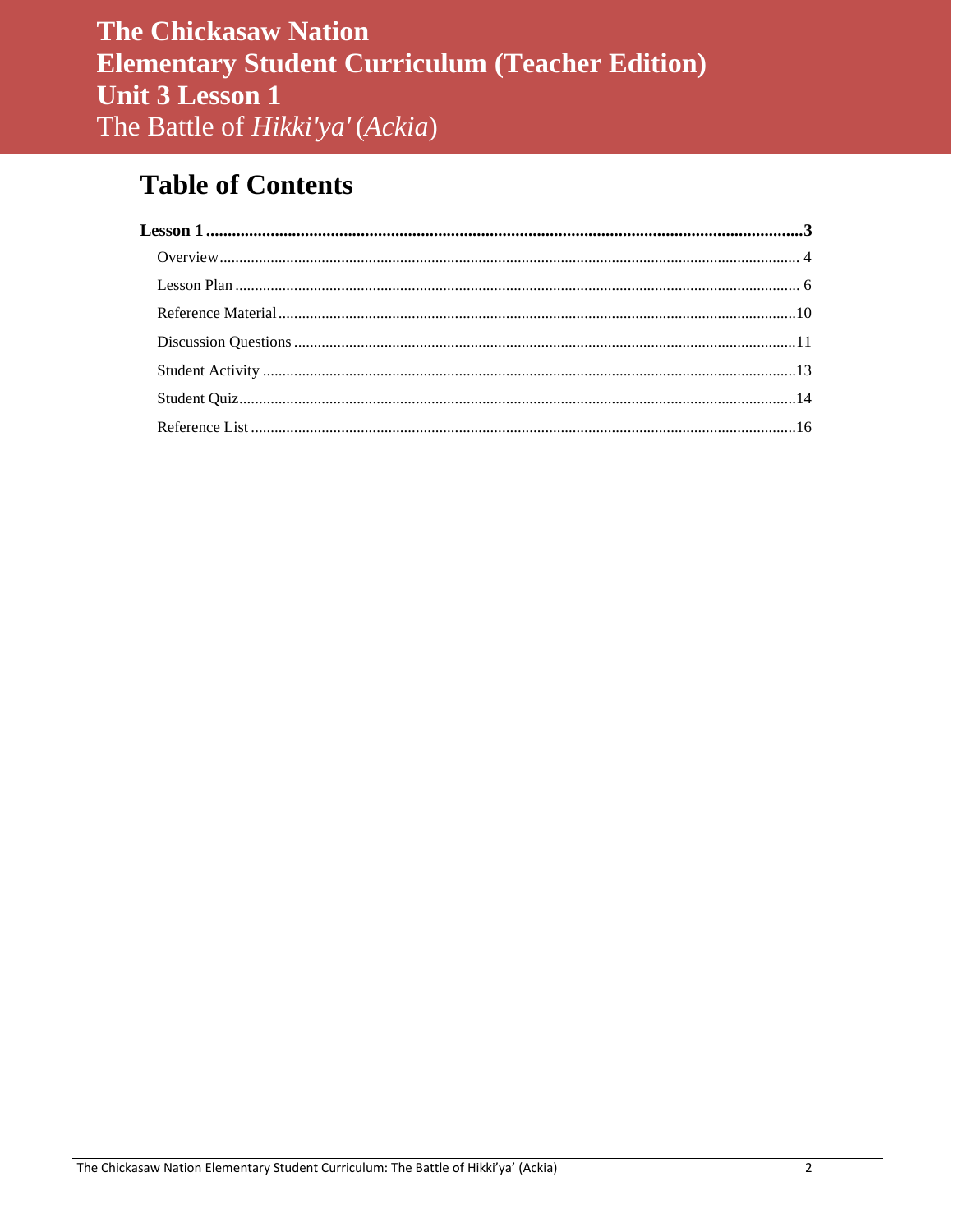# <span id="page-2-0"></span>**Unit 3: Lesson 1 The Battle of** *Hikki'ya'* **(***Ackia***)**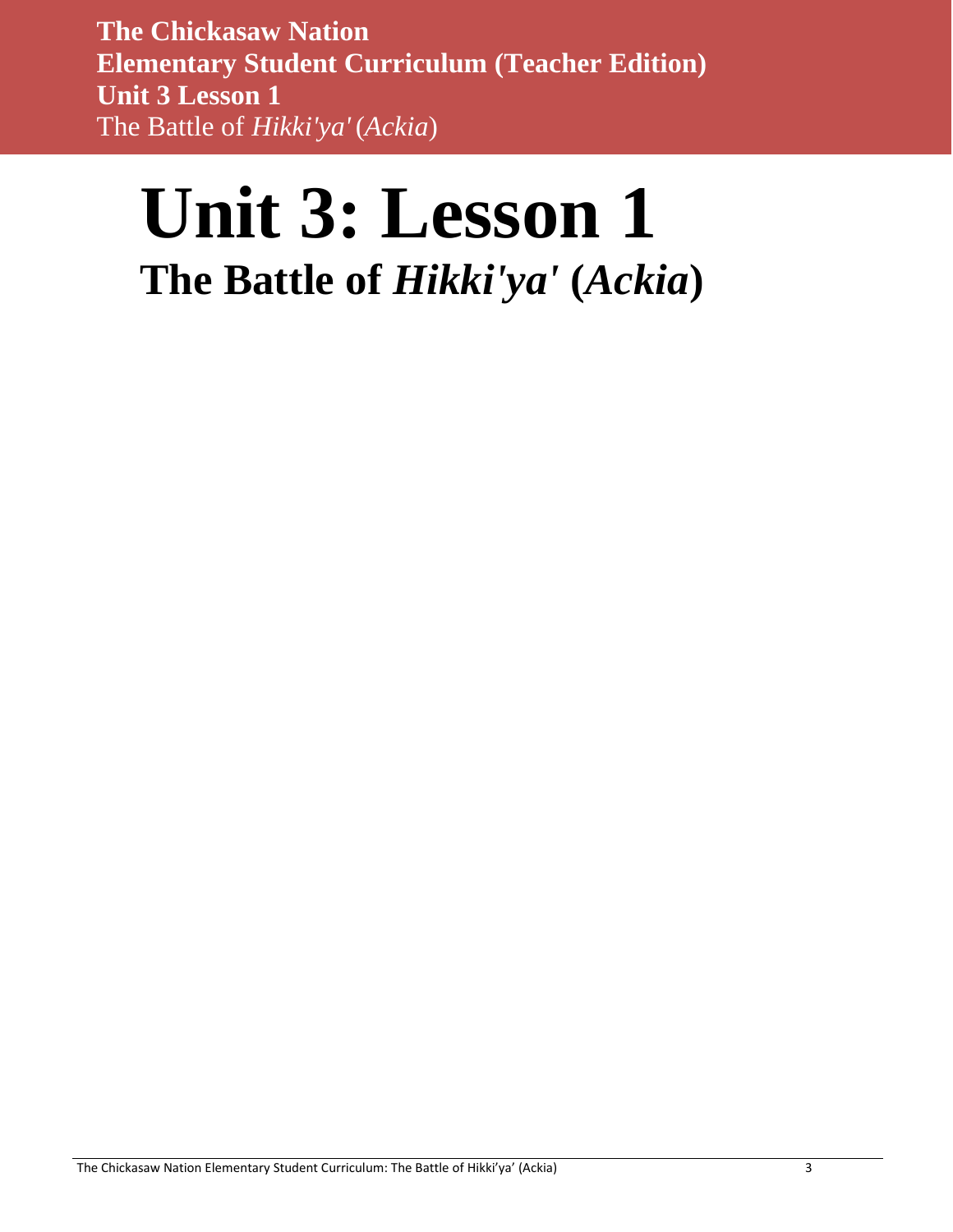### <span id="page-3-0"></span>**Overview**

*Chokma* (Hello),

Thank you for your interest in the Chickasaw Nation Student Curriculum. We are pleased to offer this curriculum that explores our deep history, culture and traditions. Started in 2010 with the development of the Chickasaw Cultural Center, the curricula are designed to inform and educate individuals about the dynamic history of our Chickasaw leaders, monumental events and culture. Chickasaw historians, researchers, archaeologists and other educators, as well as tribal elders, have worked tirelessly to develop this curriculum to share our story.

We are excited to offer Unit 3. Each lesson focuses on a specific event and/or individual throughout the Chickasaw Nation's history and is complete with its own lesson plan, reading material, discussion questions, student activity, student quiz and reference list for convenience. All provided materials have been reviewed and approved by the Chickasaw Nation Department of Culture & Humanities and the Chickasaw Nation Department of Communications & Community Development.

The Chickasaw Nation would like to thank you for your support. If you have any questions, please contact Mr. Joe Thomas, special assistant to the secretary of the Chickasaw Nation Department of Culture & Humanities, at (580) 436-7258 or [joe.thomas@chickasaw.net.](mailto:joe.thomas@chickasaw.net)

*\*The following Oklahoma Academic Standards, as outlined in the Oklahoma State Department of Education's 2014 Social Studies guide, are to be used only as a basic guide. Other standards may be applicable that could be based on a teacher's own interpretation of the lesson material or ability/need to make a conceptual connection:*

#### Grade 4

- **United States Studies,** *Regional Geography and History***, Content Standard 1.2C:** Identify the historic significance of major national monuments, historic sites and landmarks, including the Jefferson, Lincoln, and Washington Monuments, the White House, the United States Capitol, the United States Supreme Court, Mount Vernon, Monticello, Colonial Williamsburg, Jamestown Historic Site, Dr. Martin Luther King, Jr. National Historic Site in Atlanta, Ellis Island, the Statue of Liberty, the 9/11 memorials, Independence Hall, the Jefferson National Expansion Memorial/Gateway Arch in St. Louis, the Oklahoma City National Memorial, Mount Rushmore, Little Bighorn National Monument, the Golden Gate Bridge and Pearl Harbor National Park.
- **United States Studies,** *Regional Geography and History***, Content Standard 2.4:** Identify and evaluate instances of both cooperation and conflicts between Native American groups and European settlers arising from the Columbian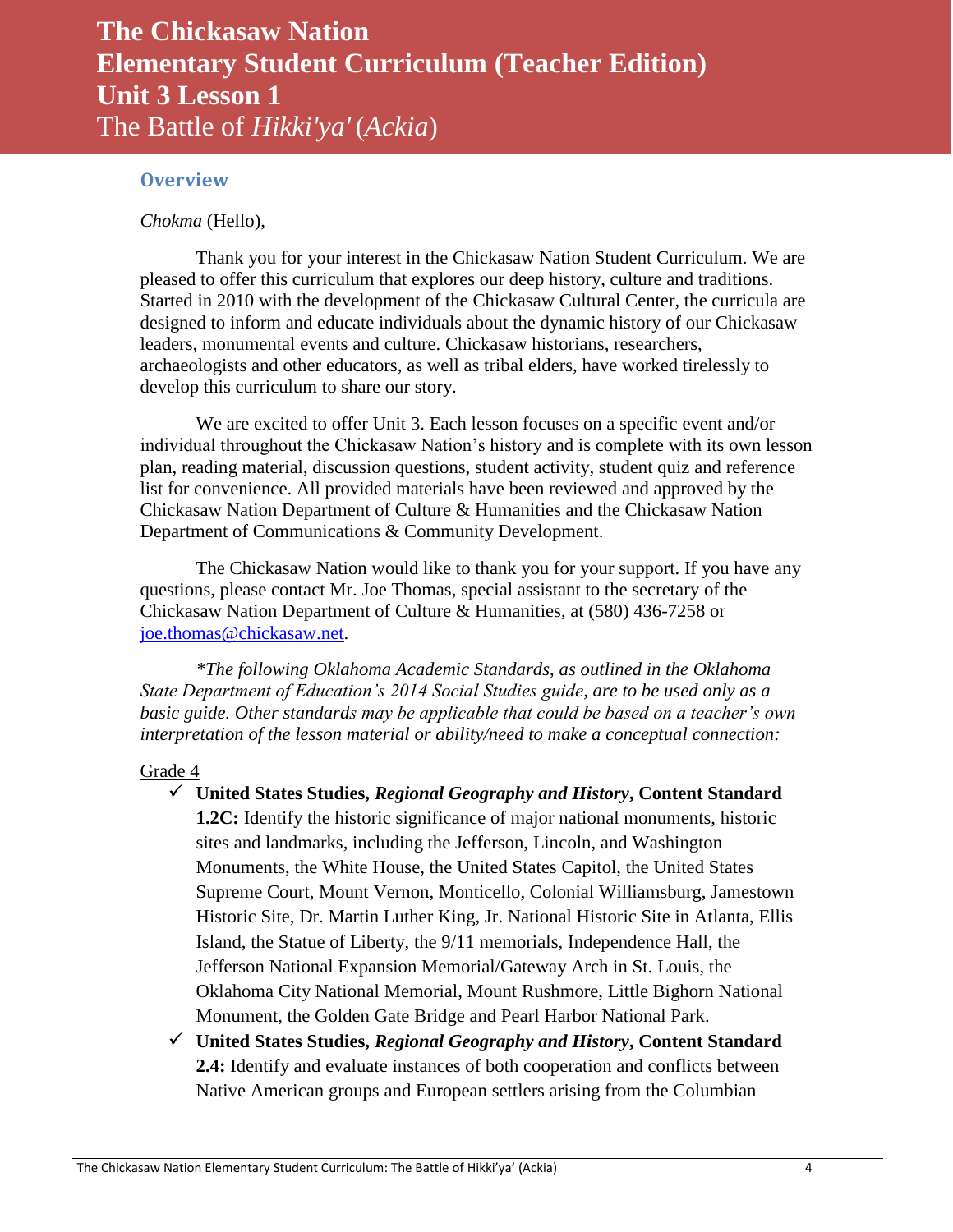Exchange, including agriculture, trade, cultural exchanges, military alliances, wars and control of territory.

### Grade 8

 **United States History** *Creating the United States: The Foundation, Formation and Transformation of the American Nation,* **1754-1877, Content Standard 2.2C:** Compare and contrast the different motivations and choices that various colonial populations had regarding the War for Independence, including the decisions Native Americans had as to which side to support in hopes of protecting their traditional cultures and native territories.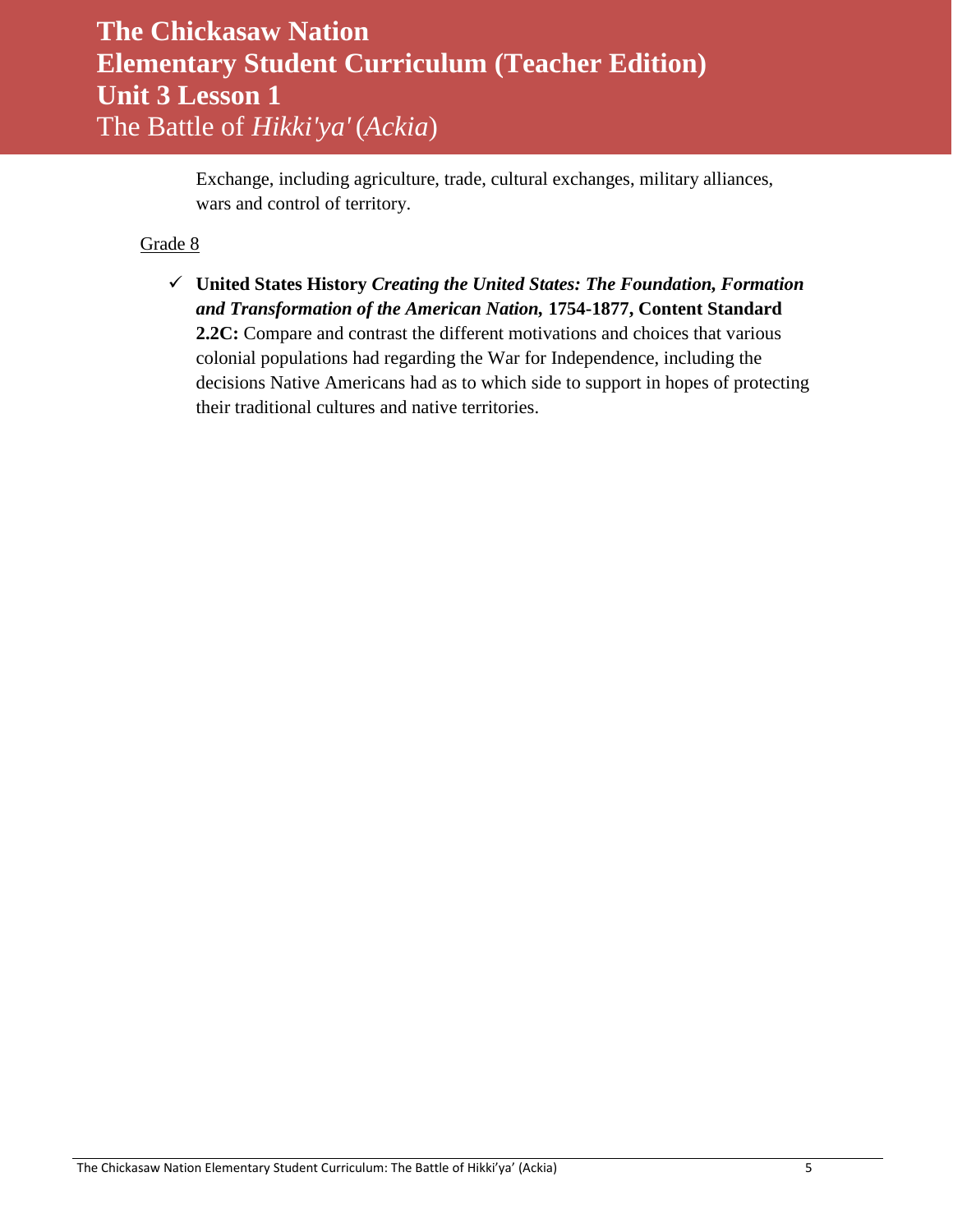### <span id="page-5-0"></span>**Lesson Plan**

#### *BENCHMARKS*

The following Oklahoma Academic Standards, as outlined in the Oklahoma State Department of Education's 2014 Social Studies guide, are to be used only as a basic guide. Other standards may be applicable that could be based on a teacher's own interpretation of the lesson material or ability/need to make a conceptual connection:

- **Grade 4: United States Studies,** *Regional Geography and History***, Content Standard 1.2C.**
- **United States Studies,** *Regional Geography and History***, Content Standard 2.4.**
- **Grade 8: United States History** *Creating the United States: The Foundation, Formation and Transformation of the American Nation,* **1754-1877, Content Standard 2.2C.**

#### *Set (5 min.)*

*Note: The following is a suggested script for you, the teacher, to reference while discussing this lesson plan. Based on a number of factors, such as your students' ages or maturity levels, you may choose to deviate from the script as you see fit.*

"During the early 1700s, the Chickasaw found themselves in the midst of a feud between the Natchez and the French. The Natchez were a small, yet fierce, tribe very similar to the Chickasaw in terms of culture and location. The tribe resided along the Natchez Trace, a series of ancient animal trails throughout the North American Southeast, hence the name 'Natchez.' The tribe was ultimately forced out of their homeland by the French. After numerous quarrels back-and-forth between the two nations, the Natchez leadership decided to seek asylum amongst the Chickasaw to avoid annihilation of their people, culture and livelihood. The Chickasaw accepted the fleeing Natchez with one stipulation—they must relinquish their identity as Natchez and become Chickasaw. This inclusionary (*designed to accommodate)* act by the Chickasaw further upset the French. Moreover, the Chickasaw's alliance with the British, another group whom the French despised, further intensified their dislike of the two nations.

"Have you ever found yourself in the middle of a situation or confrontation where you felt as though you needed to keep someone from getting into a fight, or help someone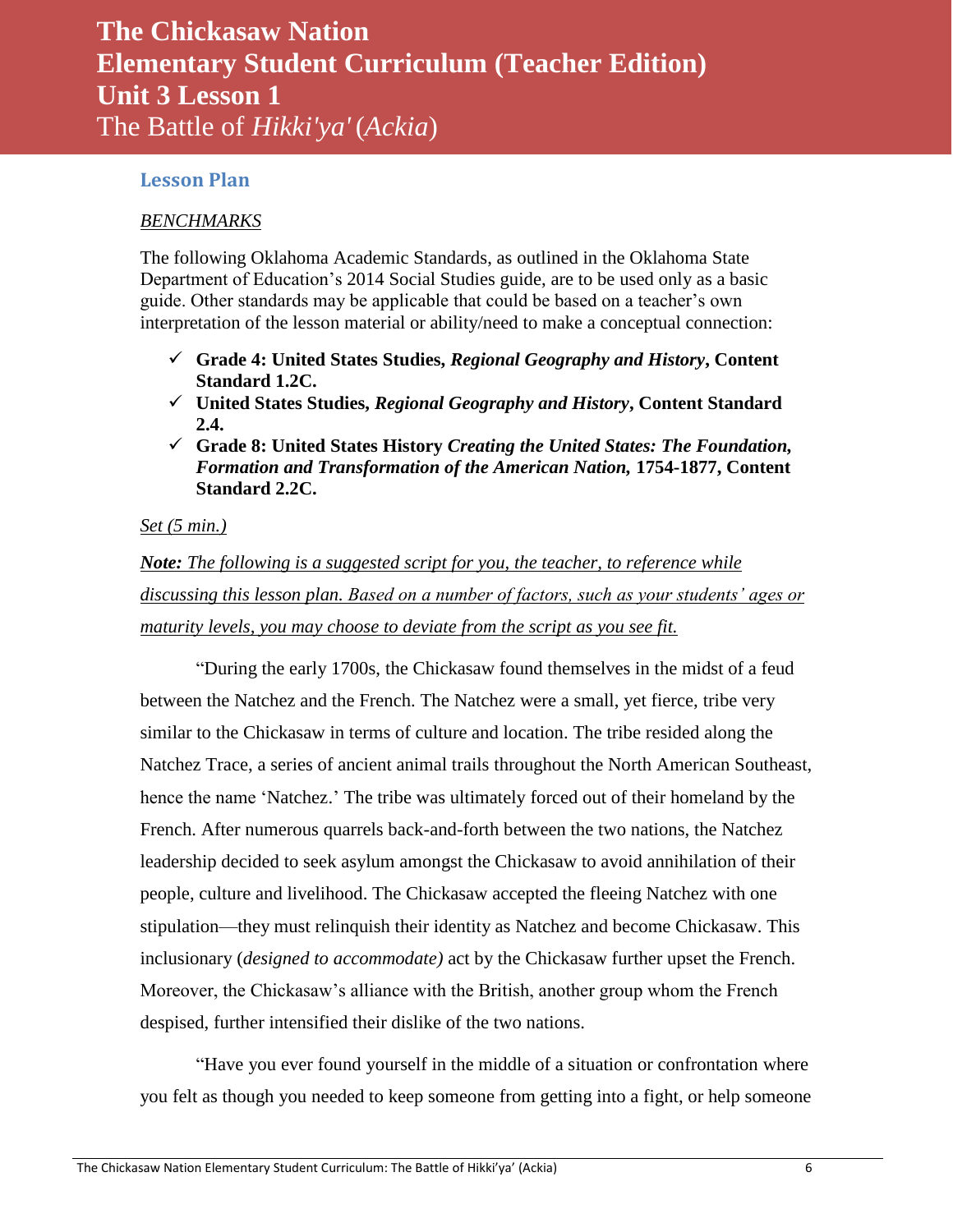deal with a bully? What steps did you take to help resolve the issue? How did this make you feel? [*Take a couple of minutes to talk about the question. Answers will vary.*]

"I agree! Finding yourself in the middle of a confrontation can be challenging and overwhelming. The same is true regarding the Chickasaws. They could have chosen to distance themselves from the Natchez to ensure neutrality between the two nations. However, the Chickasaw leaders understood stepping in and providing protection for the Natchez was the right thing to do. Have you ever encountered a situation where the right thing to do was the hardest? [*Take a couple of minutes to talk about the question. Answers will vary.*]

"In this lesson, we will be discussing the events that led up to the historic Battle of *Hikki'ya'* [hick-key-uh]. *Hikki'ya'* is the Chickasaw village where the battle between the Chickasaw and French occurred, commonly known today as *Ackia* [ack-key-uh]. In this lesson, the Chickasaw word will be used to describe the Chickasaw village, yet both *Hikki'ya'* and *Ackia* refer to the same Chickasaw village site."

### *OBJECTIVES*

- 1. The students will read the provided PowerPoint presentation and are encouraged to take notes.
- 2. The students will interact with the PowerPoint presentation by answering discussion questions.
- 3. The students will complete the student activity and quiz.

### *READING PROCEDURE (20 min.)*

- a. The teacher will select students to read each slide. If needed, two or more students may be asked to read from slide to slide.
- b. The students will continue taking turns reading the slides, with the teacher stopping them at appropriate points to pose questions or to ask students to define specific words.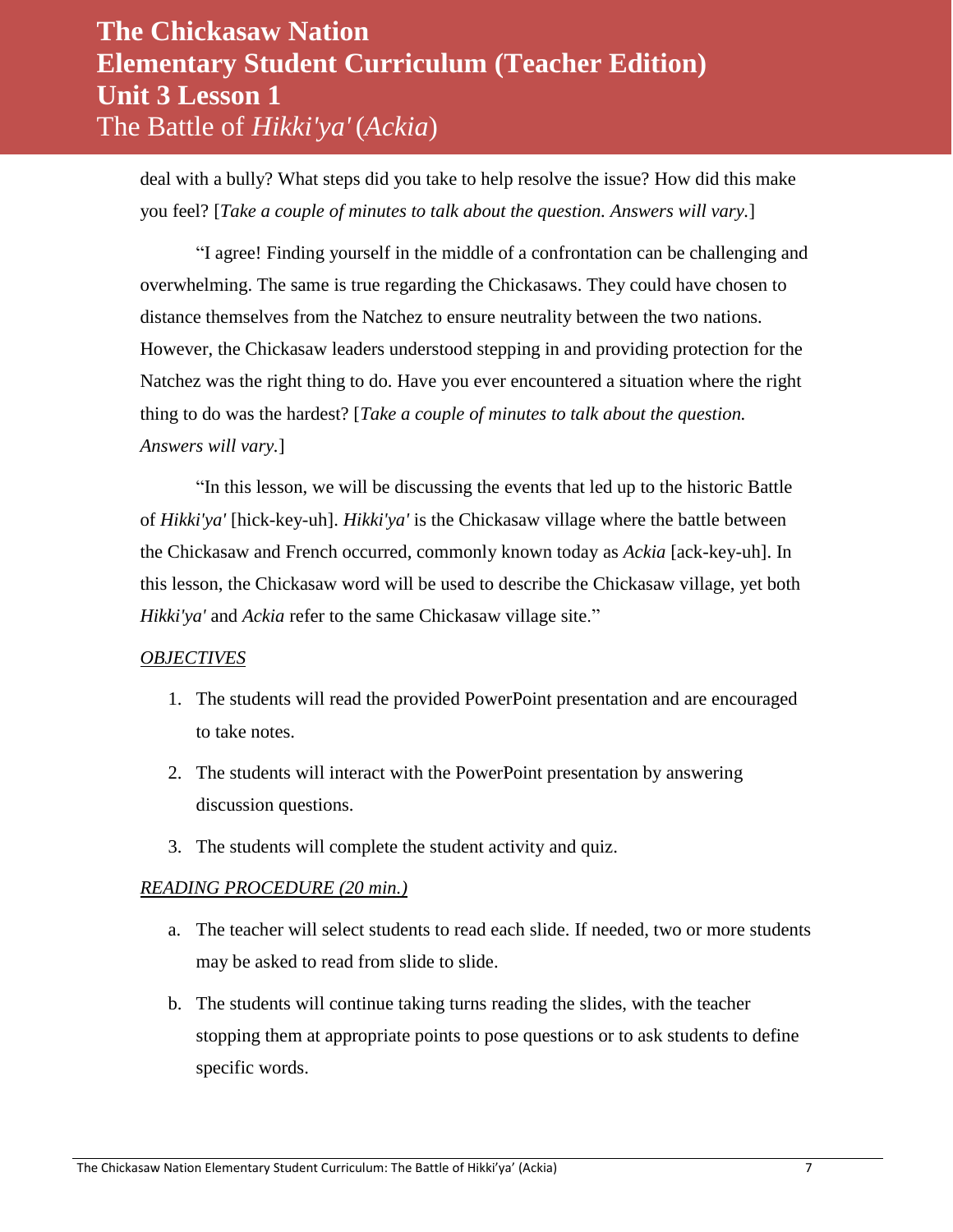*If the students are uncomfortable with oral reading, the teacher may wish to consider reading the entire passage to model good reading habits. For students who already display great comfort with oral reading, the teacher may wish to have the students read the entire passage. Teachers should feel free to stop the reading and pose knowledge questions about the text—e.g., asking students to define words or explain more. Similarly, the discussion questions may be answered in discussion, as intended, or the teacher may use them to make a free response worksheet for the students.*

#### *MATERIALS*

- 1. PowerPoint presentation (provided)
- 2. Notebook paper
- 3. Pencils/pens

#### *EVALUATION*

The teacher will grade students based on some combination of the following: oral reading, participation in discussion and any comments made that the teacher considers particularly insightful. Additionally, the teacher will grade the students based on any notes taken during the presentation. These grades may be evaluative or for completion, at the teacher's discretion.

#### *ACTIVITY PROCEDURE (20 min.)*

- a. The teacher will introduce the activity to the students: "Now that you have learned about the events that led up to the battle and the battle itself, it is time to see how well each of you paid attention." The student activity can be used as an individual activity or the students can work together, at the teacher's discretion.
- b. The teacher will supervise the students as they complete the crossword puzzle.
- c. At the end of the period, the teacher will ask the students questions from the crossword puzzle, and students will have the opportunity to call out the answers.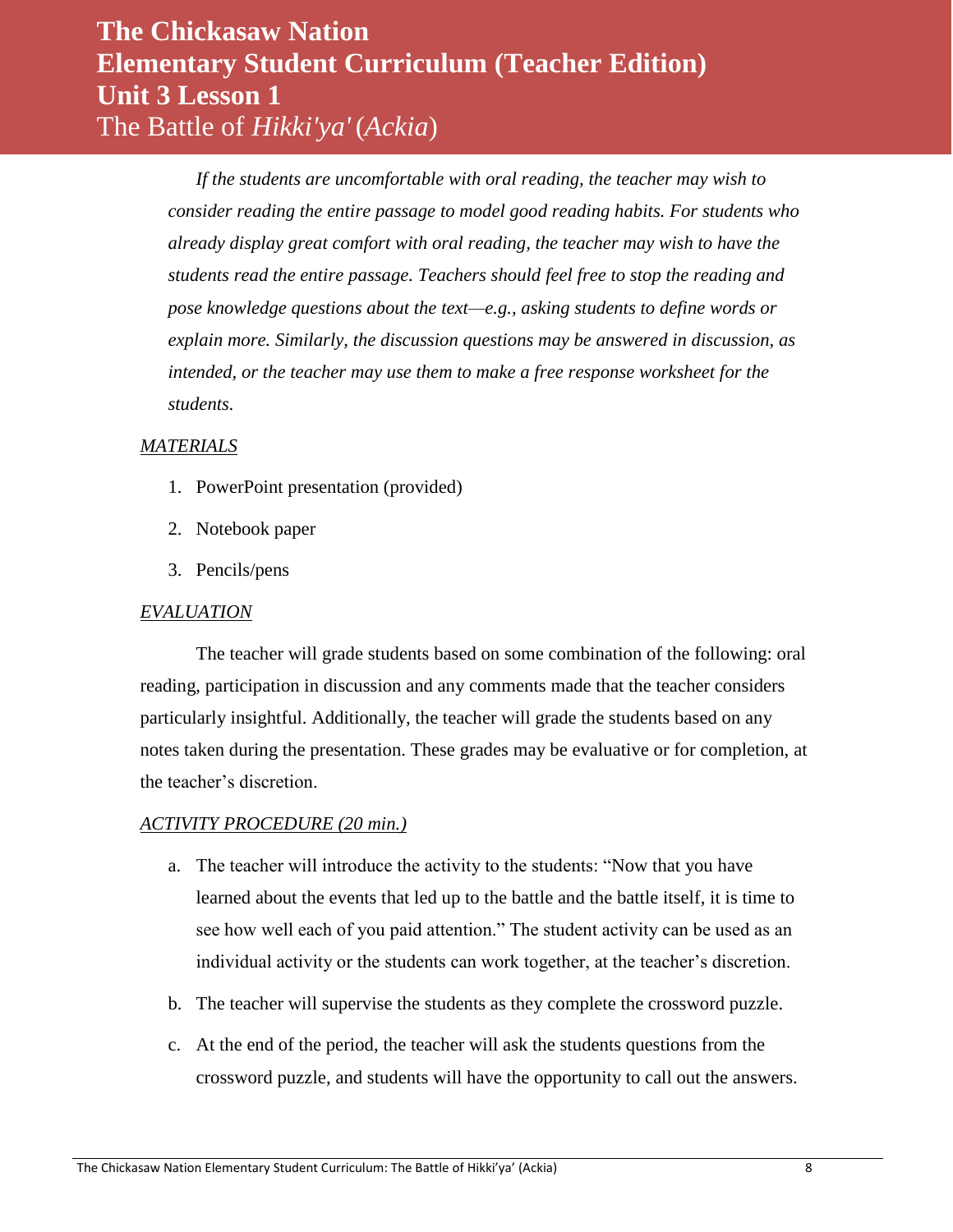### *MATERIALS*

- 1. Crossword puzzle (provided)
- 2. Pencils/pens

#### *EVALUATION*

The teacher will grade students based on participation. These grades may be evaluative or for completion, at the teacher's discretion.

#### *CLOSURE (5 min.)*

"So, what have we learned today? The Chickasaws found themselves in the crosshairs of a battle that did not originally involve them. However, the Chickasaw leaders understood that the best course of action was to allow the fleeing Natchez refuge. Why do you think the Chickasaw leaders chose to accept the Natchez into their tribe? [*Take a few minutes to discuss the question.*] That is correct! The Chickasaw leaders knew that without their support, the Natchez tribe would ultimately fall victim to the French army. By taking in the Natchez Indians, the Chickasaws gained more citizens, warriors and support to ultimately force the French out of Chickasaw territory for good. In life, you will find the best thing to do may be the hardest of tasks. However, by staying true to your values and working together, you too can overcome adversity and challenges."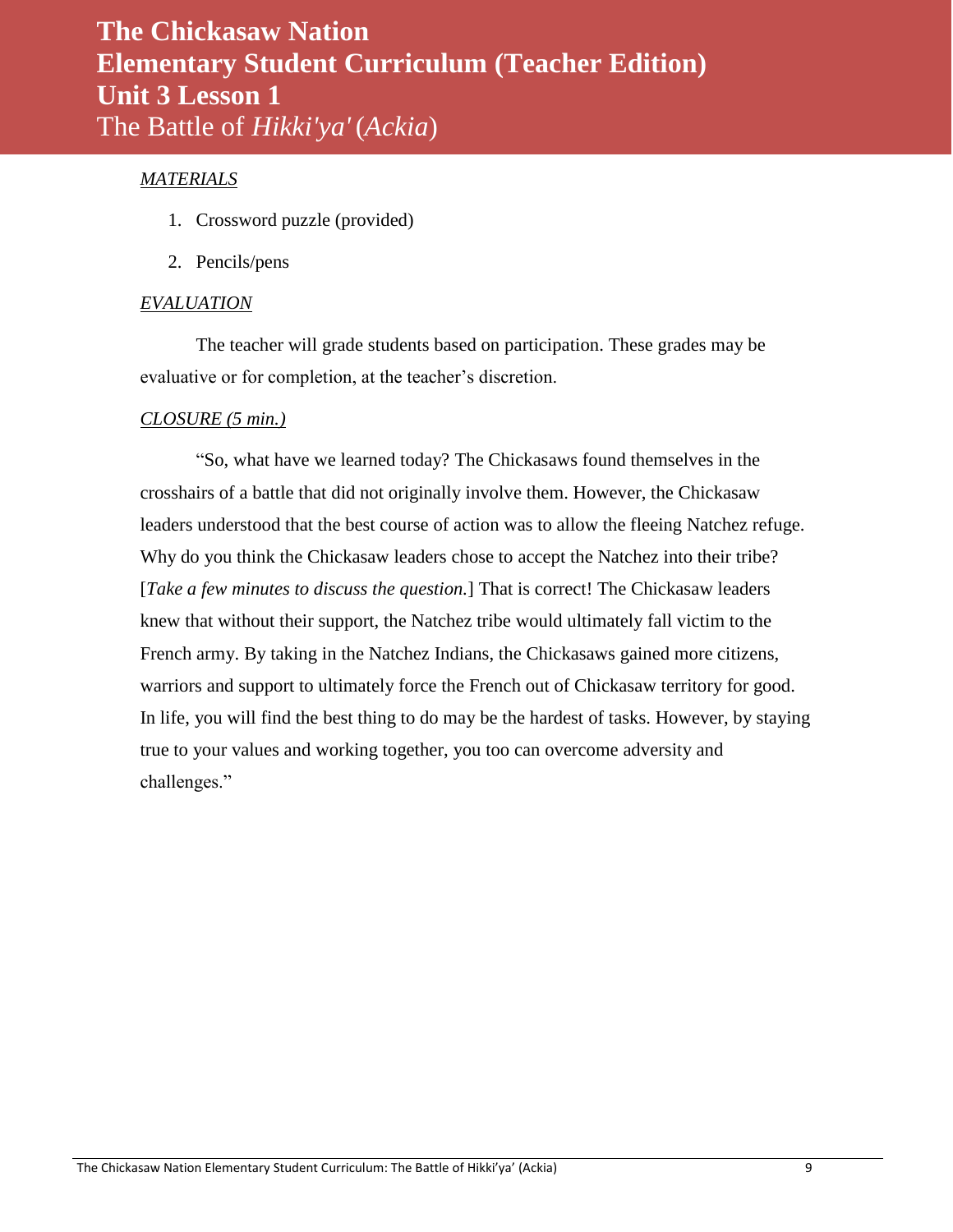### <span id="page-9-0"></span>**Reference Material**

Please refer to the provided PowerPoint presentation.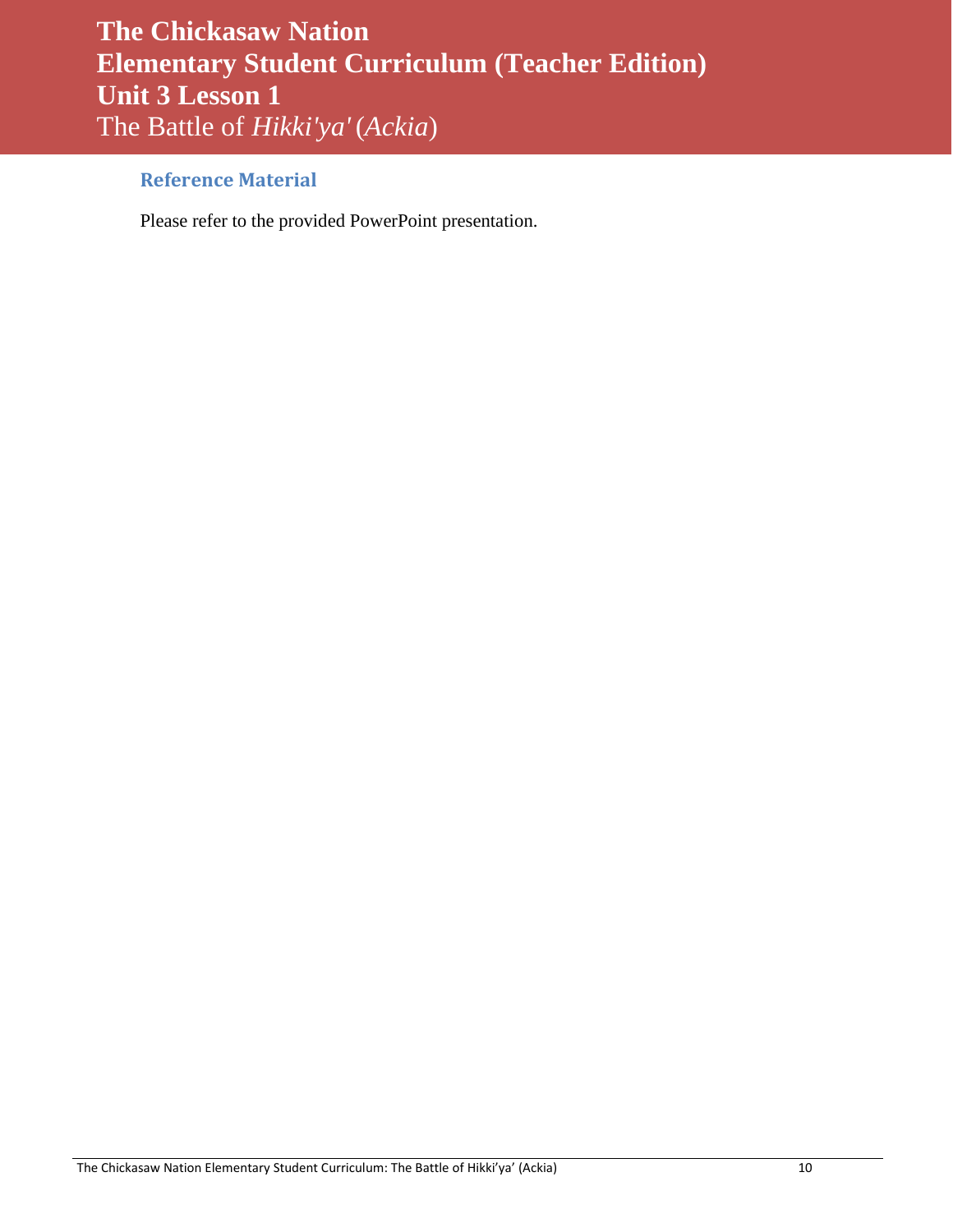### <span id="page-10-0"></span>**Discussion Questions**

- 1. What events led up to the French driving the Natchez from their homeland?
	- a. *Sample answer: On November 28, 1729, the aggravated Natchez warriors launched a revolt against the French for their transgressions at Fort Rosalie and the Natchez settlement established by the French. The destruction of the Natchez settlement began a war between the French and the Natchez, ultimately causing the Natchez to flee from their homeland.*
- 2. Why did the French seek to destroy the Chickasaw?
	- a. *Sample answer: Given the fact that the French drove the Natchez from their homeland, the Chickasaw leaders decided to allow the fleeing Natchez to seek protection among them in early 1731. When the French approached the Chickasaws requesting to have the Natchez handed over, the Chickasaws did not oblige. Additionally, the Chickasaw's previously existing alliance with the British only cemented the French resolve to destroy the Chickasaws, as well as the Natchez.*
- 3. The Battle of *Hikki'ya'* is most notably remembered as the battle between the Chickasaw and French. However, the Chickasaws were up against additional forces allied with the French. Who were the additional forces fighting against the Chickasaw?
	- a. *Sample answer: The Chickasaw found themselves in the midst of a feud between the Natchez and the French. The Chickasaws accepted two fleeing villages of Natchez into their tribe. This only angered the French and their allies. The forces supporting the French included the northern tribes, like the Huron and Illinois, the Choctaws and French-African soldiers. Both the Natchez and the Chickasaws battled the French and their allies during the Battle of Hikki'ya' in 1736.*
- 4. The Chickasaws requested peace with the French on several occasions. What was promised from the Chickasaw's request?
	- a. *Sample answer: The Chickasaws asked for peace several times to no avail, until Jean-Baptiste Le Moyne, Sieure de Bienville (Louisiana governor following Perier) made a deal with a few Chickasaw leaders. Bienville would allow the Chickasaws three months of peace to plan an attack on the Natchez, and after the Chickasaws destroyed the Natchez, he would leave them be. However, the Chickasaws had no intentions of attacking the Natchez and presented excuses as to why they could not oblige Bienville's request.*
- 5. In your opinion, how did the Chickasaws defeat the French and drive them from Chickasaw Territory?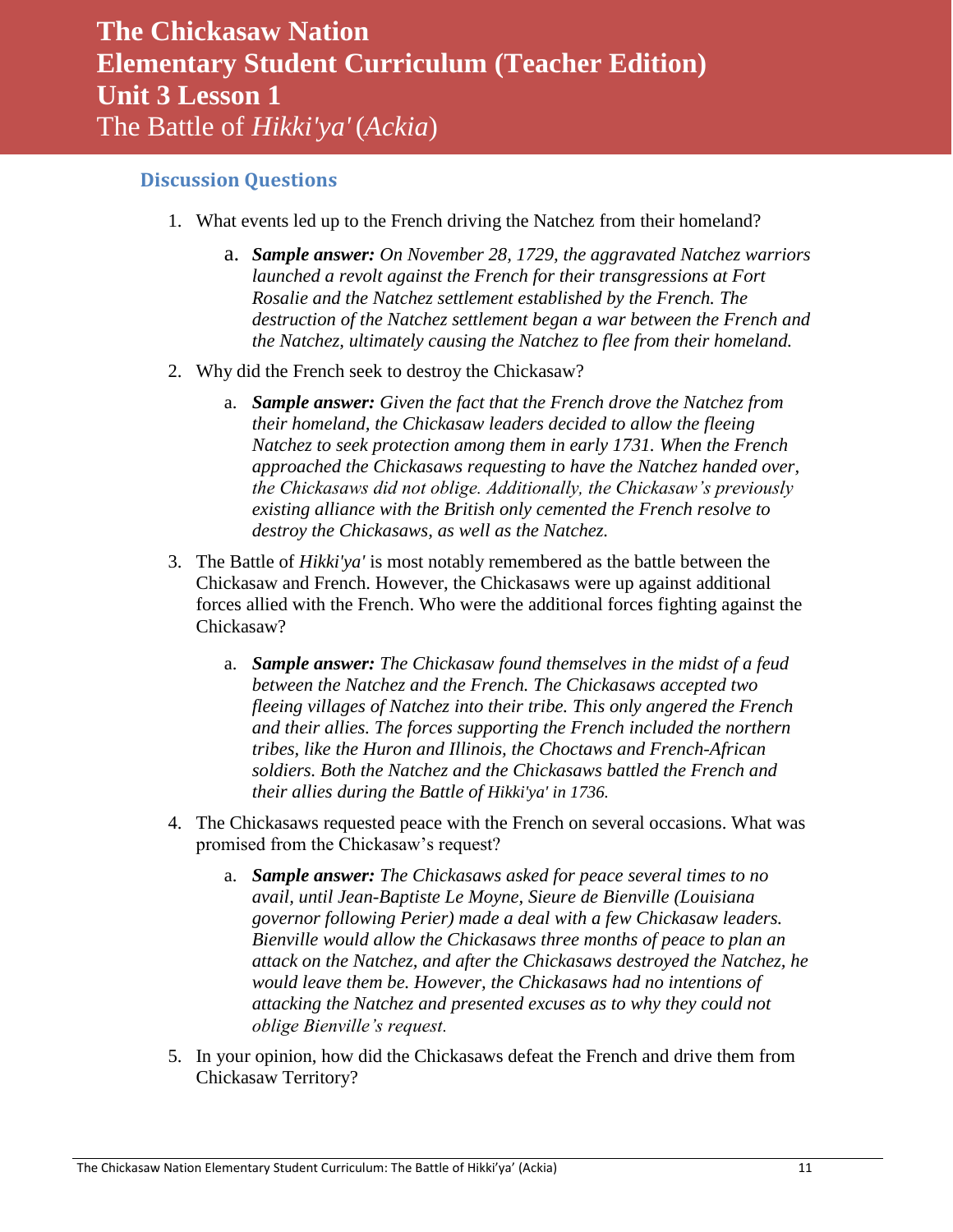a. *Sample answer: While the French were equipped with military weapons and 1,300 soldiers, almost twice the number of Chickasaw warriors, the French did not understand that the Chickasaws were not to be taken lightly. The Chickasaw warriors understood that taking out the captain, or leader, of the soldiers would weaken the army. As the Chickasaws rid the French soldiers of their captain, the soldiers began to cower behind burning cabins, becoming easy targets for the Chickasaws to pick off. The Chickasaws also devised a strategy to fire their guns from holes in the walls of their fort. About 70 men lay dead or wounded around the Chickasaw's forts. Bienville watched from a distance as his army and victory fell to pieces.*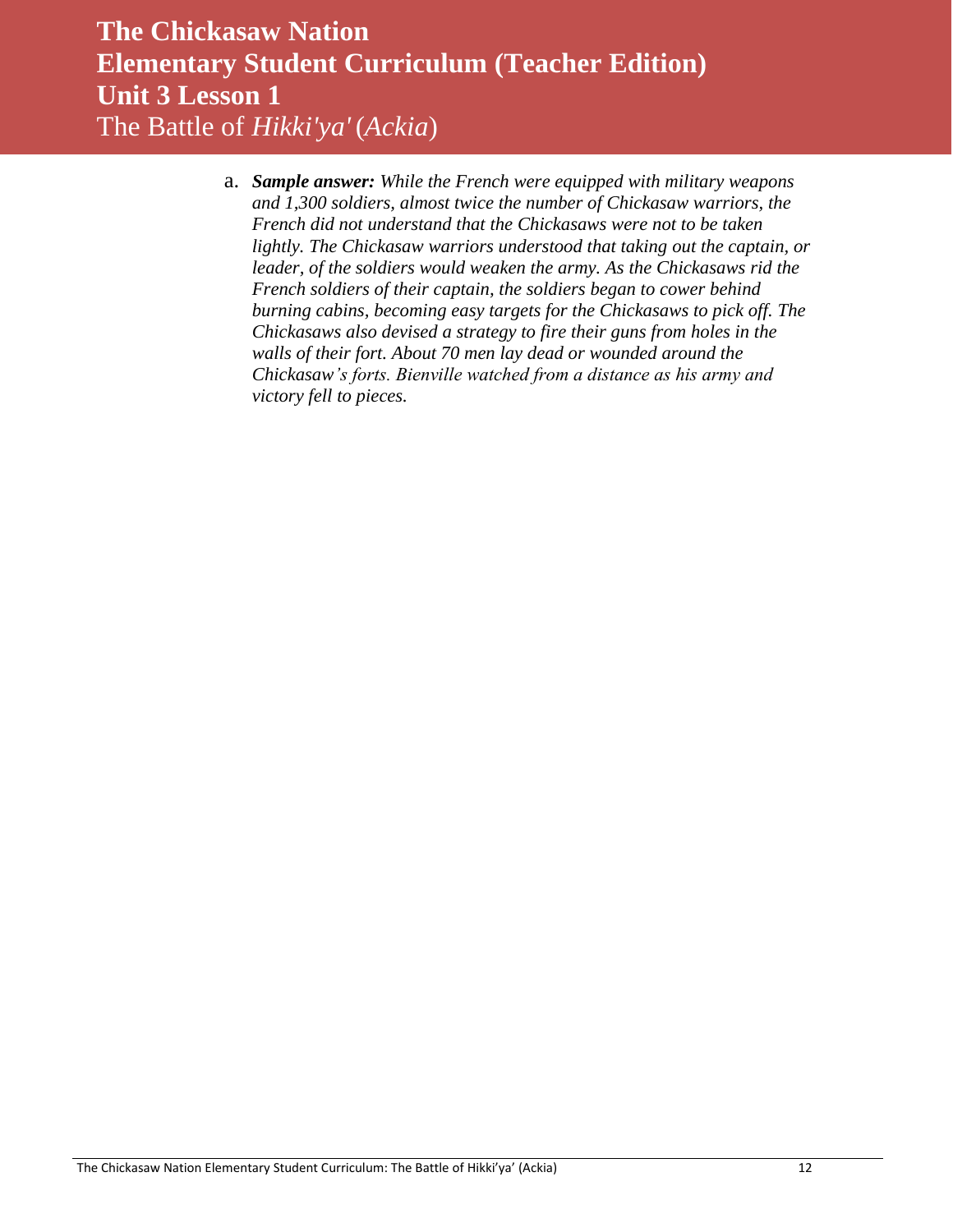#### <span id="page-12-0"></span>**Student Activity**

Complete the crossword puzzle below.



#### **Across**

3. Southeastern tribe that protected the Natchez.  $(chickasaw)$ 

6. Chickasaw leader who presided over the village of Hikki'ya'. (ymahatabe)

8. Louisiana governor during the Battle of Hikki'ya'. (bienville)

12. Launched an attack against the French on November 1729. (natchez)

15. Chickasaw village also known as Long Town.

(chukafala)

16. Allied with the Chickasaw Nation during the 1700s. (british)

18. One of three Chickasaw villages the French tried to capture. (apeony)

19. Captain of the French army who died during the Battle of Hikki'ya'. (delusser)

20. Structures that provided protection to tribal

nations. (forts)

Created with The Teachers Corner.net Crossword Maker

<u>Down</u> 1. Another name for the Chickasaw village Ackia.

(hikki'ya')

2. The direction the Chickasaw forts leaned. (inward) 4. Another name for the French and Indian War of

1763 (seven years war)

5. The month in which the Battle of Hikki'ya' took place. (may)

7. True or false: The Chickasaw Nation was defeated by the French in 1736. (false)

9. Northern tribe that allied with the French. (illinois) 10. Another name for the Chickasaw village Hikki'ya'.

(ackia) 11. Southeastern tribe that allied with the French.

(choctaw)

13. Thick, padded mats equipped by the French army. (mantlets)

14. European nation who attacked the Natchez.

(french)

17. Northern tribe that allied with the French. (huron)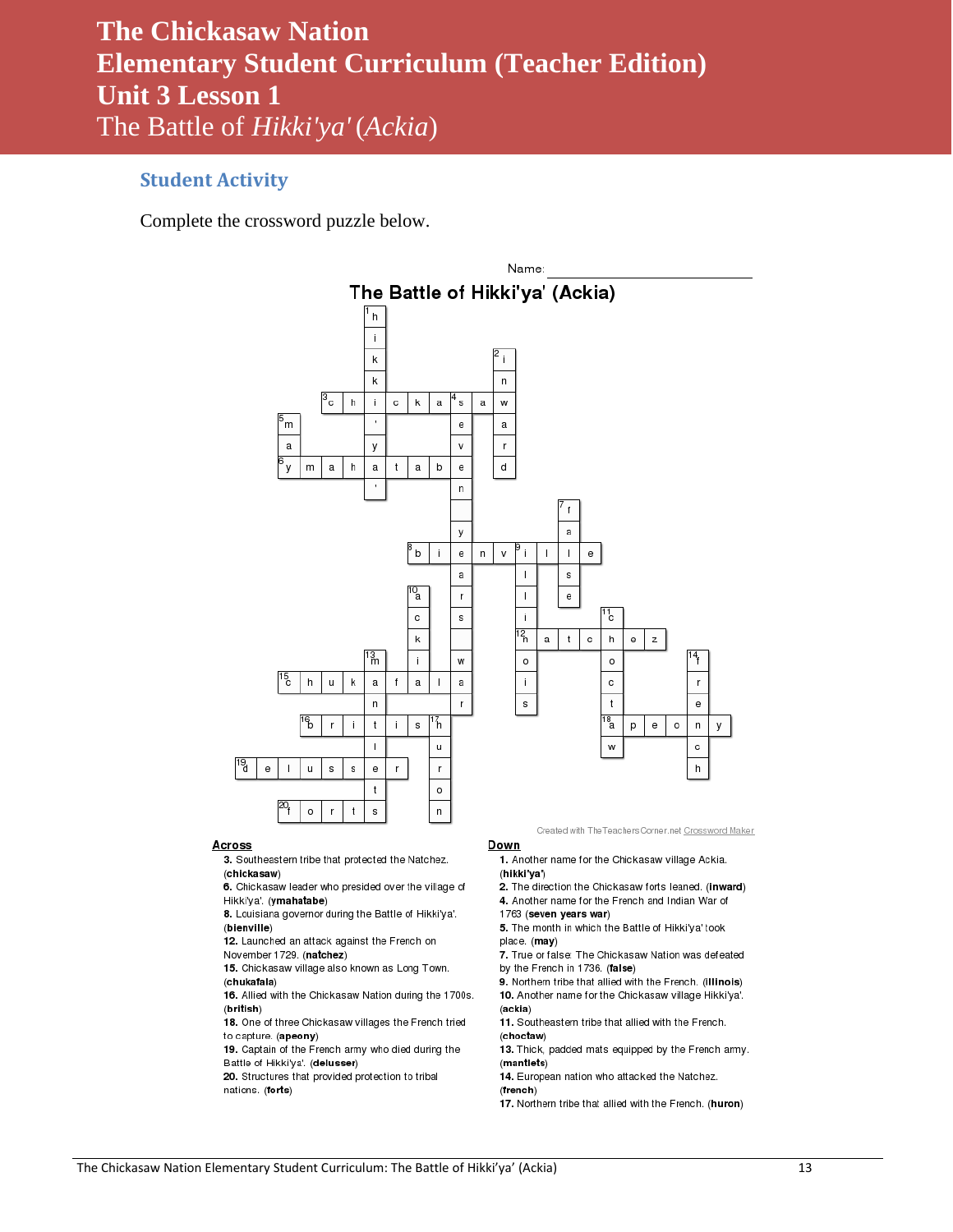### <span id="page-13-0"></span>**Student Quiz**

- 1. What initiated the Battle of *Hikki'ya'*?
	- **a.** Transgressions at Fort Rosalie
	- **b.** The Natchez siding with the Chickasaw
	- **c.** The massacre of a village
	- **d.** The British selling the Natchez people for slaves
- 2. What year did the Natchez launch a revolt against the French, ultimately leading to the Battle of *Hikki'ya'*?
	- **a.** 1769
	- **b.** 1629
	- **c.** 1794
	- **d.** 1729
- 3. Who were the Natchez fighting against during the Battle of *Hikki'ya'*?
	- **a.** British
	- **b.** French
	- **c.** Spanish
	- **d.** English
- 4. From which tribe did the remaining Natchez seek protection?
	- **a.** Chickasaw
	- **b.** Choctaw
	- **c.** Huron
	- **d.** Illinois
- 5. How many French soldiers were involved in the Battle of *Hikki'ya'*?
	- **a.** 500
	- **b.** 700
	- **c.** 1,000
	- **d.** 1,300
- 6. During the battle, who did the French send out first?
	- **a.** Choctaw warriors with bows and arrows
	- **b.** French soldiers with cannons
	- **c.** French-African soldiers with mantlets
	- **d.** French soldiers with guns
- 7. What year did the Natchez seek refuge among the Chickasaws?
	- **a.** 1731
	- **b.** 1729
	- **c.** 1654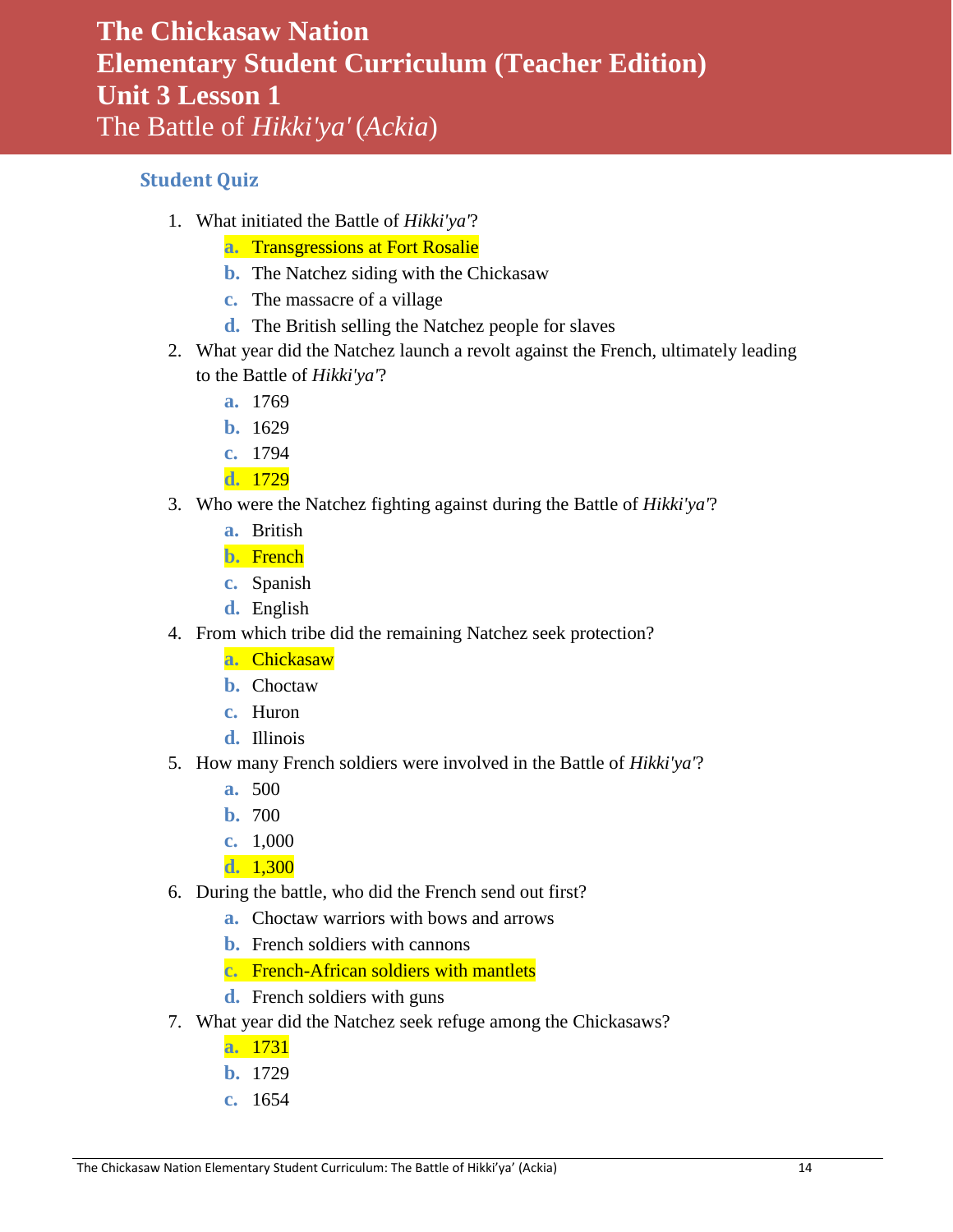### **d.** 1826

- 8. How many Chickasaw villages were the French trying to capture to get to the Natchez?
	- **a.** Two
	- **b.** Three
	- **c.** Five
	- **d.** Seven
- 9. How long did the Battle of *Hikki'ya'* last?
	- **a.** Four years
	- **b.** Seven years
	- **c.** Two years
	- **d.** Five years
- 10. Who was the Chickasaw leader presiding over the village of *Hikki'ya'* during this time?
	- **a.** *Tishominko*
	- **b.** *Piominko*
	- **c.** *Ymahatabe*
	- **d.** *Payamataha*